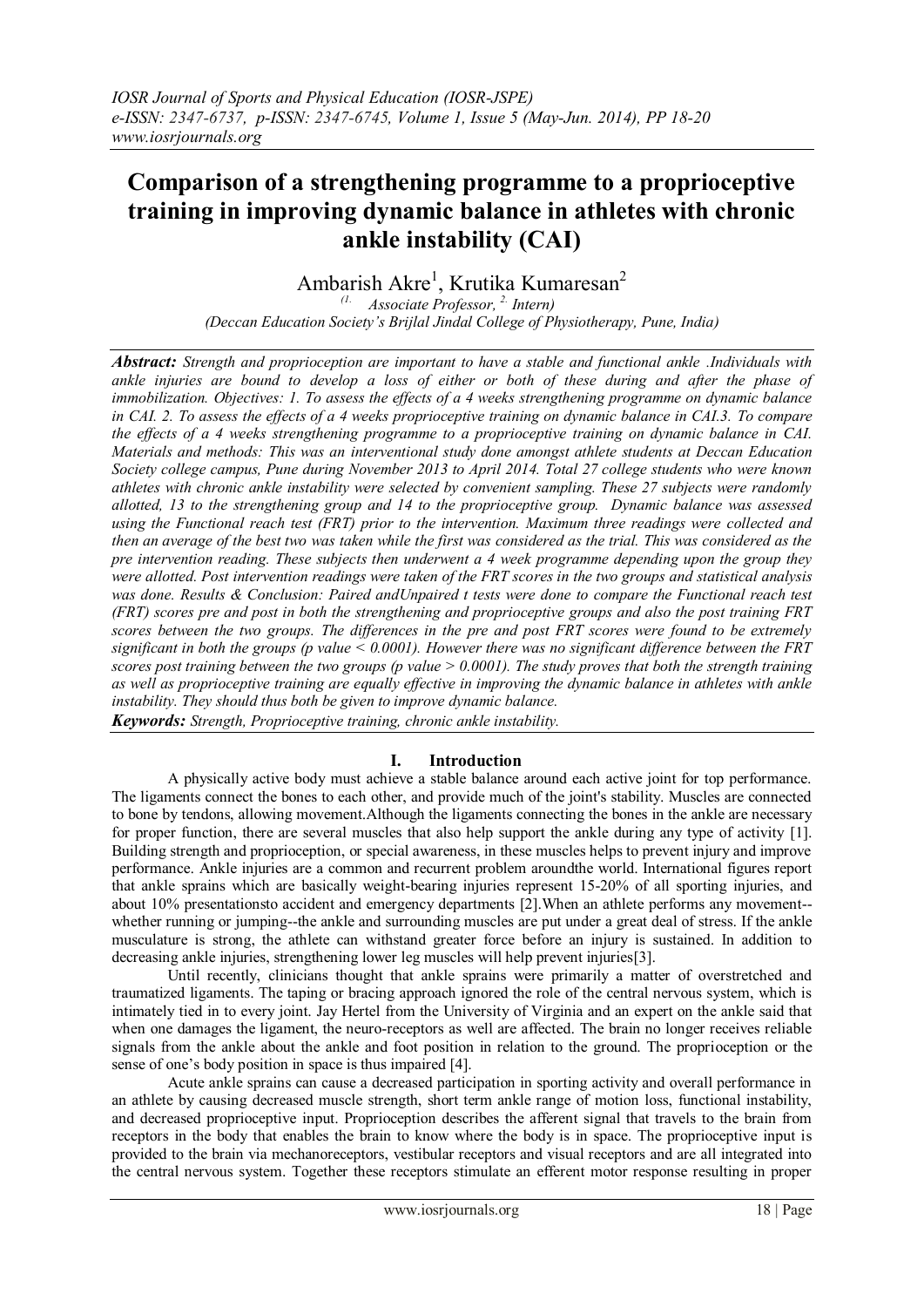movement of the body [5]. Hertel and Freeman et al suggest that there are 2 main theories for recurrent ankle sprains in which any of the ideas of re-injury will fall under either the functional instability theory or the mechanical instability theory. Much of Freeman's study is focused on post-injury functional instability where once the ligamentous structures are injured, the underlying physiology is affected by disrupting the function of the mechanoreceptors located in the joint capsule, thus resulting in decreased afferentation affecting the reflexes and proprioception that stabilizes the joint. Hertel states that both functional and mechanical instability play a major role in recurrent lateral ankle sprains [6].

In short, functional instability is the loss of function and stability of the ligaments and supporting structures of the ankle without finding any evidence of ligamentous laxity or joint compromise and the mechanical instability theory deals with the loss of integrity and the presence of laxity in the stabilizing ligamentous structures as the cause of instability. Thus apart from other medical treatments and rest, strength and proprioceptive exercises are very important to prevent the recurrence of ankle injury also to prevent ankle injuries at first place [7].Very few studies were done on Indian population amongst athletes on dynamic balance and the effects of a strengthening and a proprioceptive training programme on it. Hence this study was undertaken to compare a strengthening programme to a proprioceptive training programme in improving the dynamic balance in athletes with chronic ankle instability.

## **II. Materials and Methodology**

The study was a cross sectional study done amongst athletes at Deccan Education Society college campus, Pune during November 2013 to April 2014. 27 athletes between the age group of 20-25 years, both males and females were included in the study. These were the individuals having a history of chronic ankle instability in the past 6 months to 1 year. The exclusion criteria was an unstable ankle, other musculoskeletal and neurological conditions, obese individuals with a BMI of more than 29 and those receiving any form of physiotherapy or orthopaedic treatment for the ankle during that tenure. The materials used for the study were therabands, a stability trainer and wobble board, 1 meter ruler with centimetre measurement, Velcro or tape to fix ruler to wall at shoulder height, chair and a marker.

Ethical clearance was taken from the institutional ethical committee of DES Brijlal Jindal college of Physiotherapy, Pune, India. The dynamicbalance was measured using the Functional reach test (FRT). The subjects were instructed to stand next to, but not touching, a wall and position the arm that is closer to the wall at 90 degrees of shoulder flexion with a closed fist. The assessor recorded the starting position at the 3rd metacarpal head on the yardstick. The instruction given to the subject was to "Reach as far as you can forward without taking a step." The location of the 3rd metacarpal was then again recorded. Scores were determined by assessing the difference between the start and end position which was the reach distance, measured in inches. Three readings were done and the average of the last two was noted considering the first as the trial. This was the pre intervention FRT score. The subjects were then assigned to either of the two groups and underwent a 4 week programme. Post training, the FRT scores were taken by the similar method[8].

The strengthening group received four weeks of strength training exercises for the ankle using thera bands as per the athletes tolerance. The exercises consisted of 4 different exercises: front pull, back pull, crossover, and reverse crossover. The subjects made 3 visits per week, every alternate day for 4 weeks, to perform the thera band exercises. The subjects had a 30-second rest between each exercise and a 2-minute rest between sets [9].The proprioceptive group took four weeks of ankle proprioceptive training using the stability trainer and wobble board. The subjects came for 3 sessions per week each on alternate days for 4 weeks.

**III. Results Table 1: Comparison of Pre & Post FRT scores in strengthening and proprioceptive groups**

| Group                       | <b>Mean FRT (inches)</b> |          | <b>p</b> value |
|-----------------------------|--------------------------|----------|----------------|
|                             | Pre                      | Post     |                |
| Strengthening group         | 5.25385                  | 15.53077 | < 0.0001       |
| <b>Proprioceptive group</b> | 5.10714                  | 15.56429 | $<$ $0.0001$   |

Table1 shows marked increase in functional reach test value after 4 weeks of strengthening exercises, the difference in the mean being 0.277 .There is a significant difference between pre and post FRT scores (p value< 0.0001). It also shows marked improvement in functional reach test value after the four weeks of proprioceptive exercises, the difference in the mean being 0.5.Therefore there is improvement in dynamic balance and a significant difference between pre and post FRT scores (p value <0.0001).

### **Table 2: Comparison in post FRT scores of strengthening & proprioceptive groups**

| Group                       | Post Mean FRT(inches) |  | p value |  |
|-----------------------------|-----------------------|--|---------|--|
| <b>Strengthening Group</b>  | .3.5307               |  | >0.0001 |  |
| <b>Proprioceptive Group</b> | 5.56429               |  |         |  |